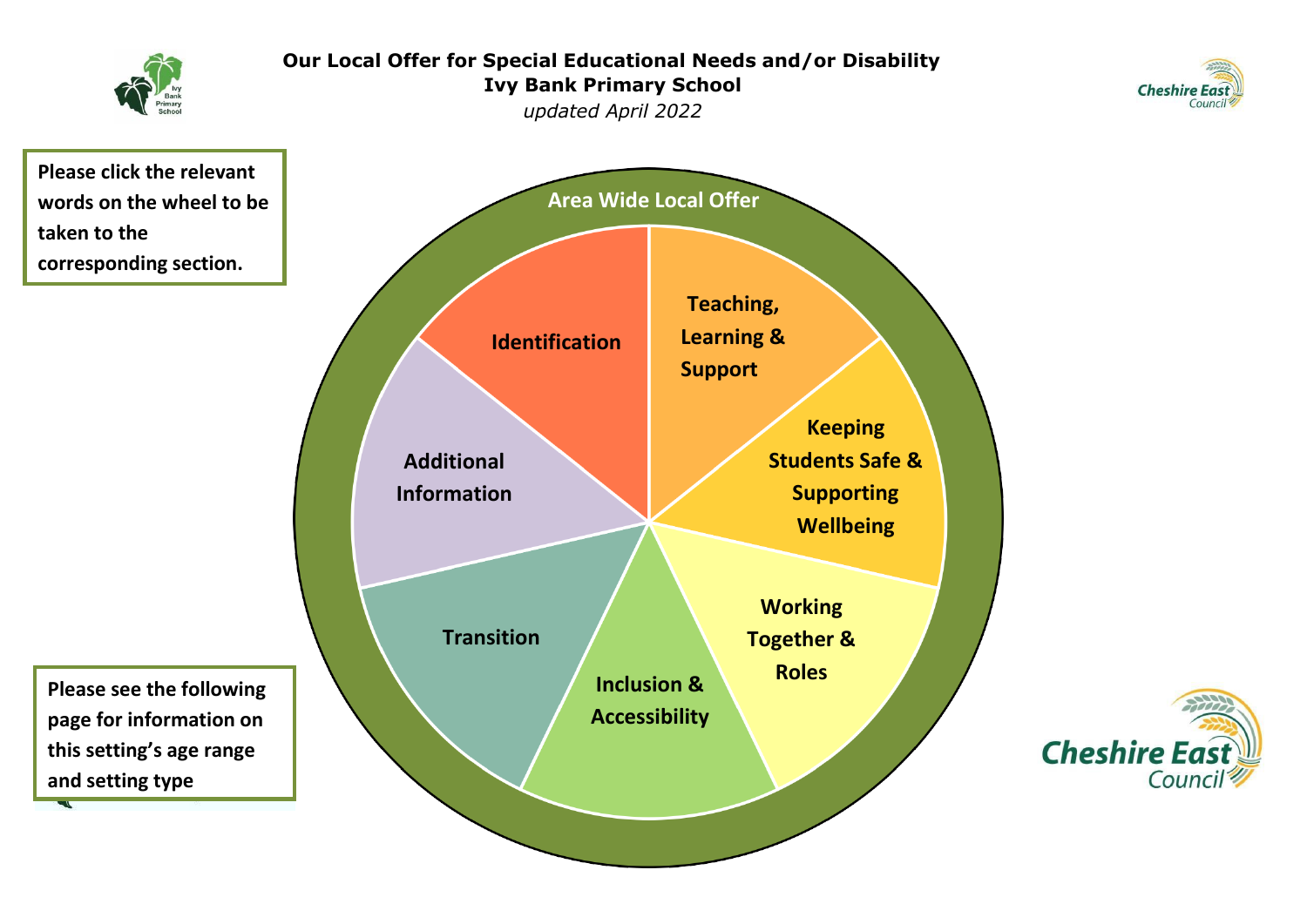

# **Our Local Offer for Special Educational Needs and/or Disability Ivy Bank Primary School** *updated April 2022*



<span id="page-1-0"></span>

| Click here to return to the front page -----------------------        |                                                                                                                 |                                                                                                                                                                                                                                               |                                                                                           |                                                                                                                                                                                                                                                                                                                                                                      |                |  |
|-----------------------------------------------------------------------|-----------------------------------------------------------------------------------------------------------------|-----------------------------------------------------------------------------------------------------------------------------------------------------------------------------------------------------------------------------------------------|-------------------------------------------------------------------------------------------|----------------------------------------------------------------------------------------------------------------------------------------------------------------------------------------------------------------------------------------------------------------------------------------------------------------------------------------------------------------------|----------------|--|
| <b>Name of Setting</b>                                                | Ivy Bank Primary School and Resource Provision                                                                  |                                                                                                                                                                                                                                               |                                                                                           |                                                                                                                                                                                                                                                                                                                                                                      |                |  |
| <b>Type of Setting</b><br>(tick all that apply)                       | $\triangleright$ Mainstream<br>$\triangleright$ Early Years<br>Maintained<br>Independent/Non-Maintained/Private | $\blacksquare$ Resourced Provision<br>$\overline{\mathbf{V}}$ Primary<br>$\overline{\triangledown}$ Academy                                                                                                                                   | $\Box$ Special<br>$\Box$ Secondary<br>$\Box$ Free School<br>$\Box$ Other (Please Specify) | $\Box$ Post-16                                                                                                                                                                                                                                                                                                                                                       | $\Box$ Post-18 |  |
| <b>Specific Age range</b>                                             | $2 - 11$                                                                                                        |                                                                                                                                                                                                                                               |                                                                                           |                                                                                                                                                                                                                                                                                                                                                                      |                |  |
| <b>Number of places</b>                                               | Mainstream places (PAN) 60 per year; Resource provision 14 places                                               |                                                                                                                                                                                                                                               |                                                                                           |                                                                                                                                                                                                                                                                                                                                                                      |                |  |
| Which types of special<br>educational need do<br>you cater for? (IRR) | support.                                                                                                        | We are an inclusive mainstream setting catering for<br>children and young people with a wide range of needs<br>$\blacktriangleright$ who are able to demonstrate capacity for accessing the<br>mainstream curriculum with differentiation and |                                                                                           | We are an inclusive setting that offers a specialism/specialism in<br>Autism Spectrum Conditions. Children who access the school's<br>resource provision are usually verbal and are able to<br>demonstrate capacity for learning within a differentiated<br>mainstream environment, where they attend their mainstream<br>year group for a minimum of 40% each week. |                |  |

Each section provides answers to questions from the Parent/Carer's Point of View. The questions have been developed using examples from Pathfinder authorities, such as the SE7 Pathfinder Partnership, in conjunction with questions from Cheshire East parent carers.

The requirements for the SEN Information Report have been incorporated into this document, based on the latest draft version of *the Special Educational Needs (Information) Regulations* (correct as of May 2014). Questions providing information required as part of the Information Report Regulations are shown using the letters *IRR* (Information Report Regulations).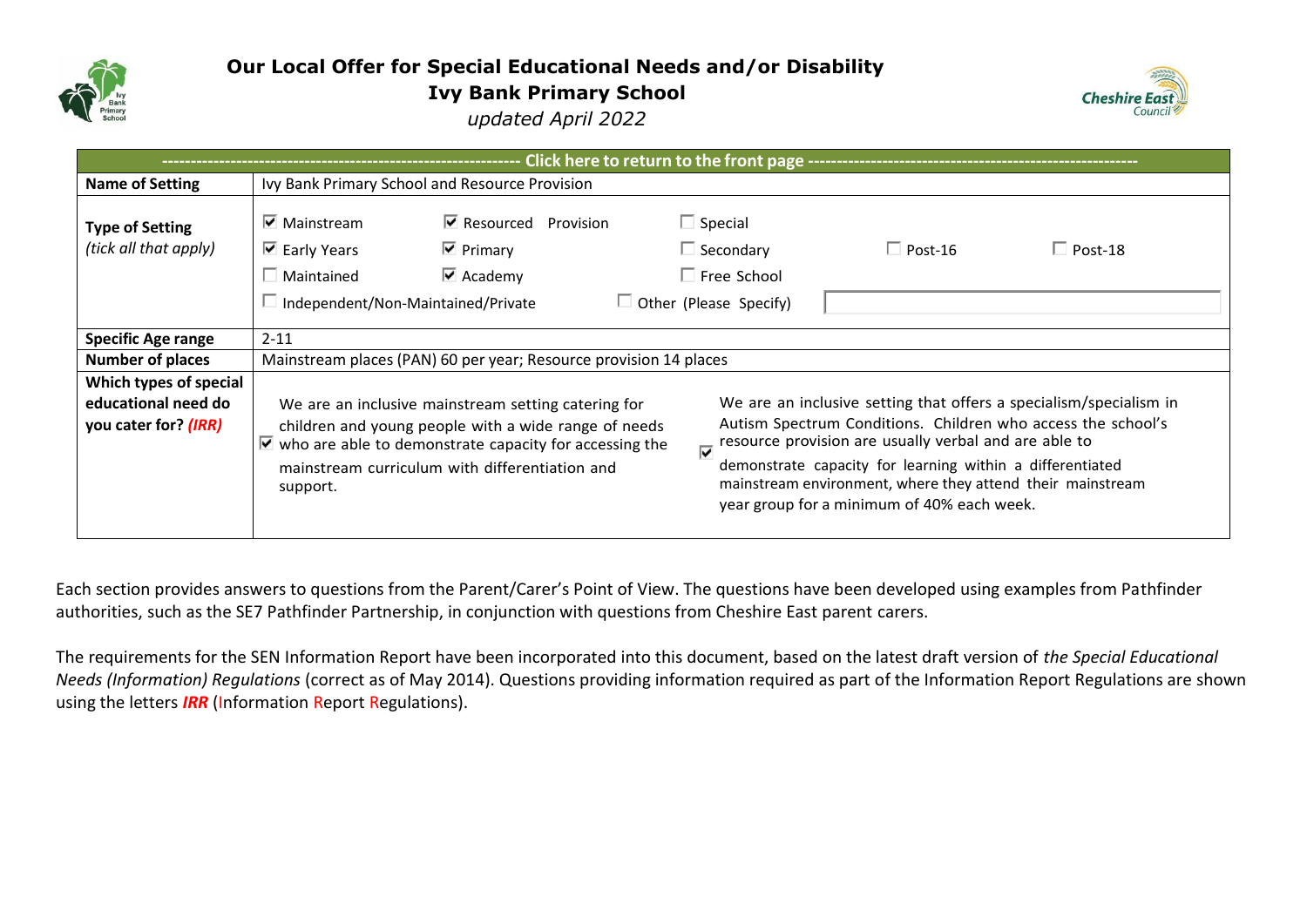



**Questions from the Parent/Carer's Point of View:**

#### Click here to return to the front page --

#### <span id="page-2-0"></span>**Identification**

#### **How will you know if my child or young person needs extra help?** *(IRR)*

Children with SEND are identified as early as possible within our setting. Initial identification is usually through comments or concerns brought by parents, or school staff working directly with the child. These concerns may be based on the pupil's general wellbeing, their emotional or behavioural presentation, their progress in comparison to their peer group, or their profile against recognised characteristics of specific forms of SEND. School staff receive a regular programme of training to support them in the identification of SEND, and there is information on the school website to support parents with this. Early identification is paramount, and therefore staff working in school monitor the children's progress carefully on a termly basis through regular pupil progress meeting which are led by the senior leadership team. A termly SEND clinic is held to ensure class teachers have the opportunity to discuss issues raised at the pupil progress meeting with the SENDCO and SEND Team. Concerns are initially raised with the school SENDCO who would discuss them with those working with the pupil, the pupil's family and the pupil themselves. This discussion focuses on the desired outcomes for the child and looks at what provision might be necessary to enable the child to reach those outcomes. Depending on the level of the child's needs, the decision might be made to offer class-based support approaches, for example advice might be offered to the class teacher in order to support differentiation for the pupil. For some pupils, in addition to the class-based support approaches, a package of out of class interventions might be offered. Those pupils with the highest levels of need might be referred to other agencies for further advice and support. The SEND Team keeps a register of pupils requiring additional support in order to monitor the progress of these pupils, and to plan for provision across the school.

## **What should I do if I think my child or young person needs extra help?**

If you have concerns about any aspect of your child's education the first port of call should be your child's class teacher. Class teachers are usually available at the end of the school day and are happy to make appointments if you require a longer discussion. The class teacher may then seek the involvement of the school SENDCO. Alternatively, the school SENDCO can be contacted directly, either at the end of the school day, or via the email addresses provided on the website.

#### **Where can I find the setting/school's SEND policy and other related documents?** *(IRR)*

The school's SEND policy and other relevant policies can be found on the school website.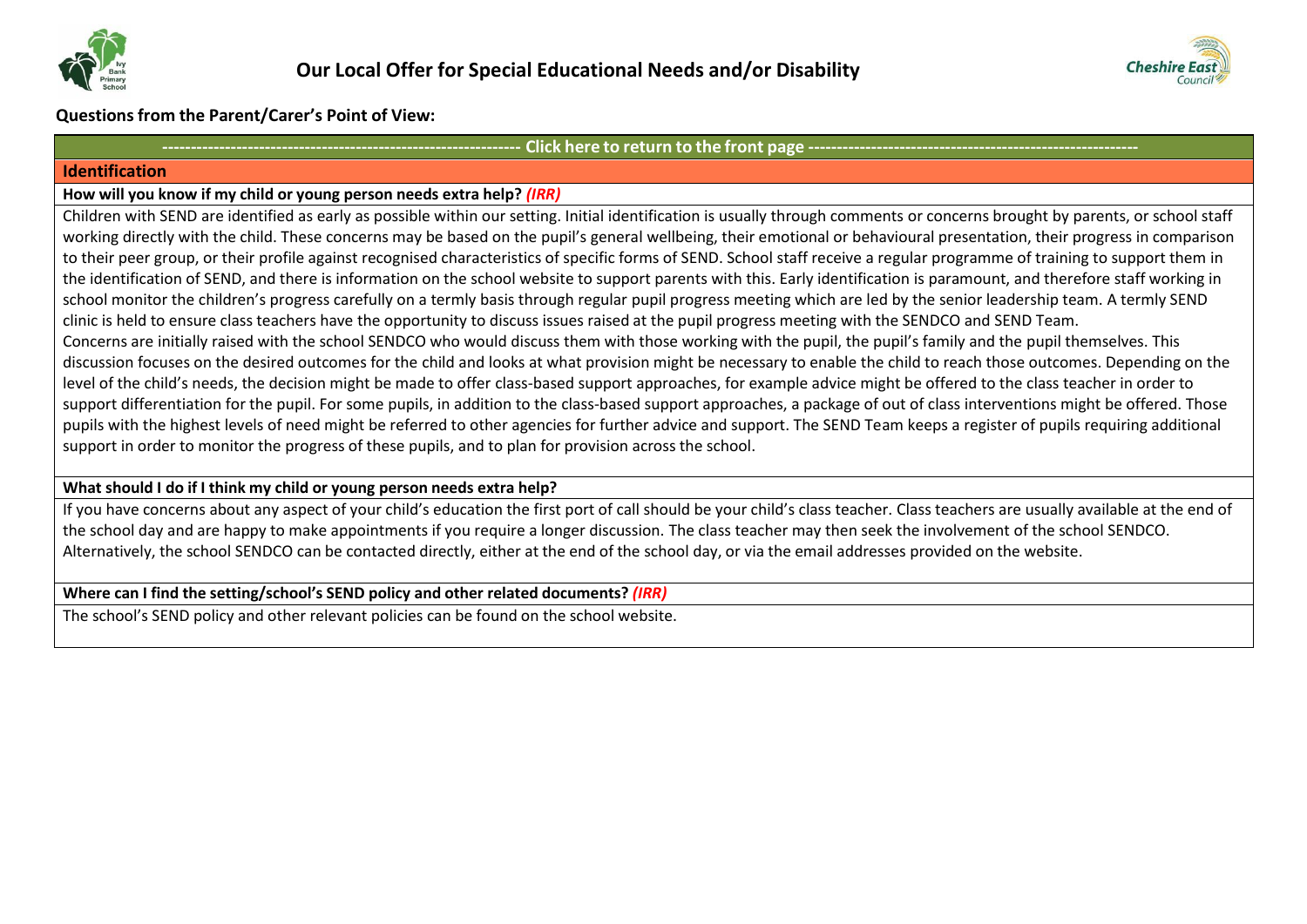



#### <span id="page-3-0"></span>**Teaching, Learning and Support**

## **How will you teach and support my child or young person with SEND?** *(IRR)*

The school teaches pupils with SEND in accordance with the Cheshire East Area Wide Offer.

It is our aim that all children are given the opportunity to access appropriate learning opportunities in an inclusive manner. Our priority is the provision of high-quality class teaching which is differentiated to meet the needs of all our learners. Class based approaches might include alternative forms of recording work, visual prompts, small group, or individual teaching etc. Class teachers and support staff are supported through regular professional development opportunities to support them in differentiatinglearning opportunities for the learners in their class.

The school has a wide range of intervention programmes available to support children who require support which goes beyond class-based approaches. Some of these intervention approaches are published or commercially available packages of support, such as Nessy, IDL etc. Others are bespoke/personalised approaches based on best practice guidance, for example social skills groups.

For those with specialist needs, the school seeks the advice of specialists, for example Speech and Language Therapists, Sensory Processing Occupational Therapy Support Service (SPOTSS) and Occupational Therapists. Insome cases, these specialists might work in school with the child, or school staff might attend therapy sessions out of school with the pupil.

Where additional levels of support are required, a personalised support plan is created, which will outline the provision available to each child and will be available to parents. In addition, parents will be fully involved in the planning of support for their child and will have the opportunity to discuss their child's progress at regular parentteacher meetings. There is also the opportunity to contact the school SENDCO via email or in person to discuss pupil's needs in more detail.

#### **How will the curriculum and learning environment be matched to my child or young person's needs?** *(IRR)*

All class teachers take responsibility for meeting the needs of all learners in their class by differentiating the learning. Where pupils have SEND, class teachers will be aware of the pupil's areas of strengths and weaknesses, and will make every effort to accommodate these. For example, for learners with literacy difficulties, the class teacher may provide personalised spelling banks, or for those with language processing differences, visual supports may be used to accompany auditory information. We use a password protected integrated information management system for all electronic data in school which highlights pupils SEND and medical needs to all staff who log into the system. This system is linked to our registration and assessment tools meaning that information about pupil need is visible to staff alongside academic data. Information about individual pupils with SEND is shared with supply staff via a 1-page profile (supporting me plan). Where the gap between the child and that of his/her peers may be significantly wider than would be expected for children of his/her age, class teachers adapt teaching to ensure that gaps in learners' knowledge are covered, for example by re-visiting objectives covered in previous year groups. We aim to encourage independence in all learners, and this is promoted by ensuring that independent work tasks are matched as far as possible to the strengths of the learners. For those learners who require a more specialist approach to learning, class teachers are encouraged to discuss approaches to differentiation with specialist staff in school, for example the SENDCO or staff from the school's Resource Provision. All additional provision for pupils with SEND is overseen by the school SENDCO, and monitoring of these pupils' progress takes place at regular SEND meetings held between class teachers and the SENDCO.

**How are the setting, school, or college's resources allocated and matched to children or young people's needs?**

In order to ensure that quality first teaching approaches, which are the first wave of provision for learners with SEND, are used fully in each classroom, a proportion of the SEND budget is used towards class-based provision. This might take the form of additional physical resources in classrooms e.g., additional computers, writing slopes, alternative seating etc. For those requiring provision additional to class-based approaches, funding facilitates the school's "menu" of intervention programmes. In some cases, it might also be used to provide additional human resource e.g., teaching assistants, therapists etc. Funding is matched to the provision required to enable pupils to achieve specified outcomes (i.e.: outcome identified in discussion with teachers and parents or on EHCPs). The SEND budget is the responsibility of the head teacher and SENDCO and regular discussion and monitoring takes place to ensure that resources are allocated appropriately and cost efficiently.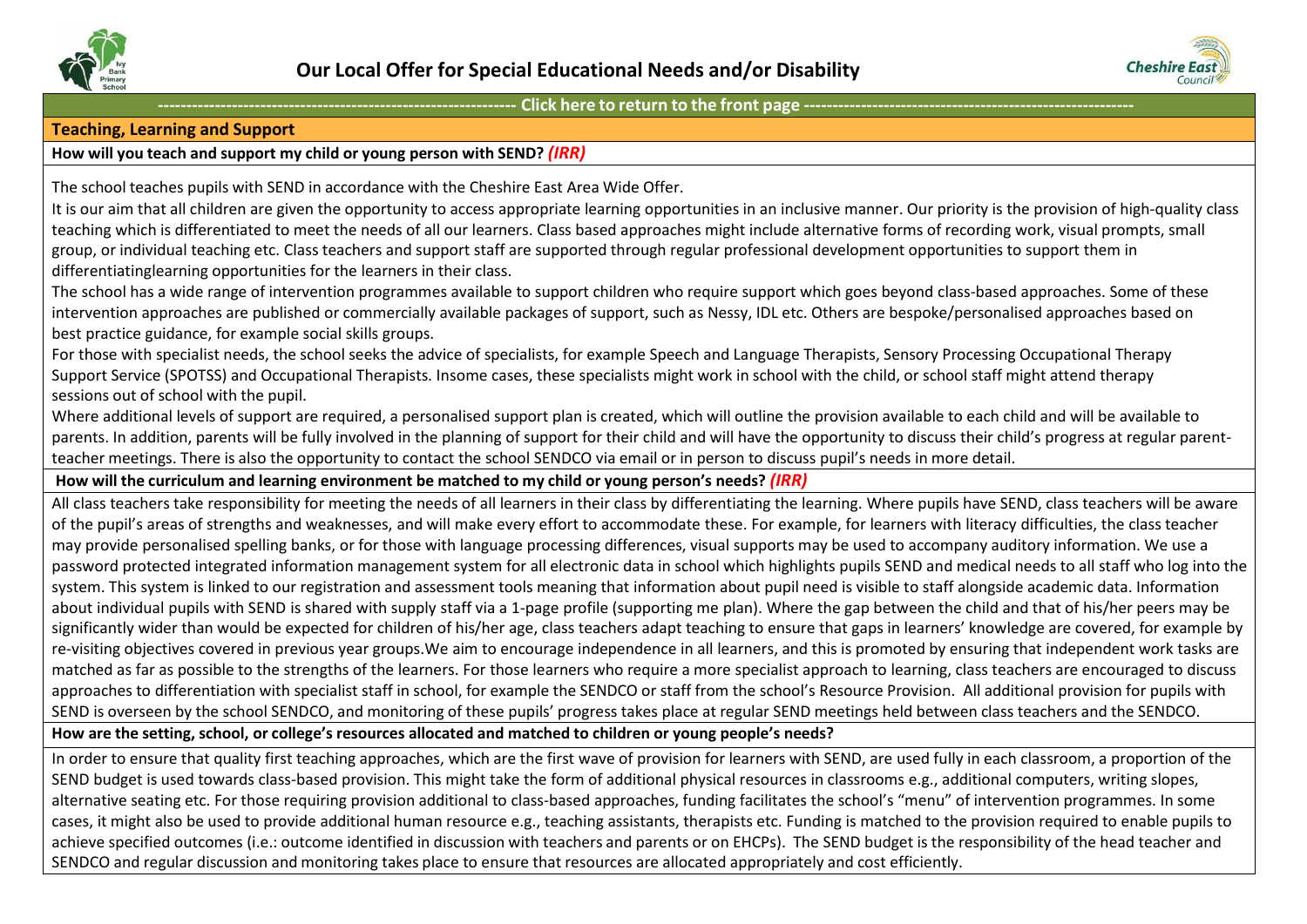



## **Teaching, Learning and Support**

#### How is the decision made about what type and how much support my child or young person will receive? Who will make the decision and on what basis? (IRR)

When children's needs are initially identified, a discussion takes place between teachers, parents, and pupils. At this meeting desired outcomes for the pupil will be discussed and the provision or support the pupils needs to meet those outcomes will be agreed. School staff are usually best placed to advice on the nature of the support / provision needed, but occasionally the school seeks the support of other agencies to advice on this. Parents and pupils will be fully involved in decisions about support and provision, and any decisions to implement provision which is different from or additional to that received by the majority of children are made in conjunction with parents and pupils. If there are differences of opinion about the nature of support required, the school may seek the advice of external agencies to support the decisionmaking process.

#### **How will equipment and facilities to support children and young people with SEND be secured?** *(IRR)*

The school possesses a range of equipment and facilities (e.g., differentiated reading material, writing slopes, coloured overlays, sensory equipment etc.) to support pupils with SEND and the SEND team makes strategic decisions about the allocation of these resources based on the needs of pupils. Additional resources are procured as and when required. Where more specialist personalised equipment is required (e.g. large print books, audio equipment, specialist seating) the school SENDCO liaises with the relevantexternal advisory service (e.g. occupational therapy, sensory impairment services) to seek advice on the best options for the procurement of these. Parents will be involved wherever possible in these discussions.

## How will you and I know how my child or young person is doing and how will you help me to support their learning?  $(fRR)$

All school staff have high expectations for all learners. Monitoring of progress takes place on a day-to-day basis by class teachers, and they are often best placed to identify where progress is falling or excelling. For learners with the most significant needs, daily contact with families takes place, for example through informal conversation at the end of the school day or sometimes in home-school books. Formal monitoring of progress takes place termly in the form of a pupil progress meeting held between class teachers and senior leaders. Information about pupil progress is shared with parents at parent-teacher meetings which are held termly and via the annual school report to parents which is sent home during the summer term. For learners with SEND, personal provision plans (known in school as 'Supporting me plans' and 'Plan, Do and Review' documents) will be discussed with parents at parent-teacher meetings, and for those with EHCPs an annual review will be held. Parents are welcome to seek additional appointments to discuss their child's progress as required, and class teachers are usually available for informal discussions at the end of each school day. The school also offers a range of parent support sessions throughout the year; some of which are incollaboration with other local schools.

## How does the setting, school or college consult with and involve children and young people with SEND in planning and reviewing their education? (IRR)

Every effort is made to ensure that the opinions, thoughts, and feelings of our pupils are an integral part of any plans made about their education. Pupil's opinions are sought at a level which is accessible to the individual. For some learners this might mean that they are supported to attend meetings with professionals, for others this might mean enabling them to contribute to meetings without actually attending (e.g. opinions expressed via written, video or audio means). Younger or less able children are given the opportunity to contribute their ideas in discussions which take place with a familiar adult who acts as an advocate for them at any meetings.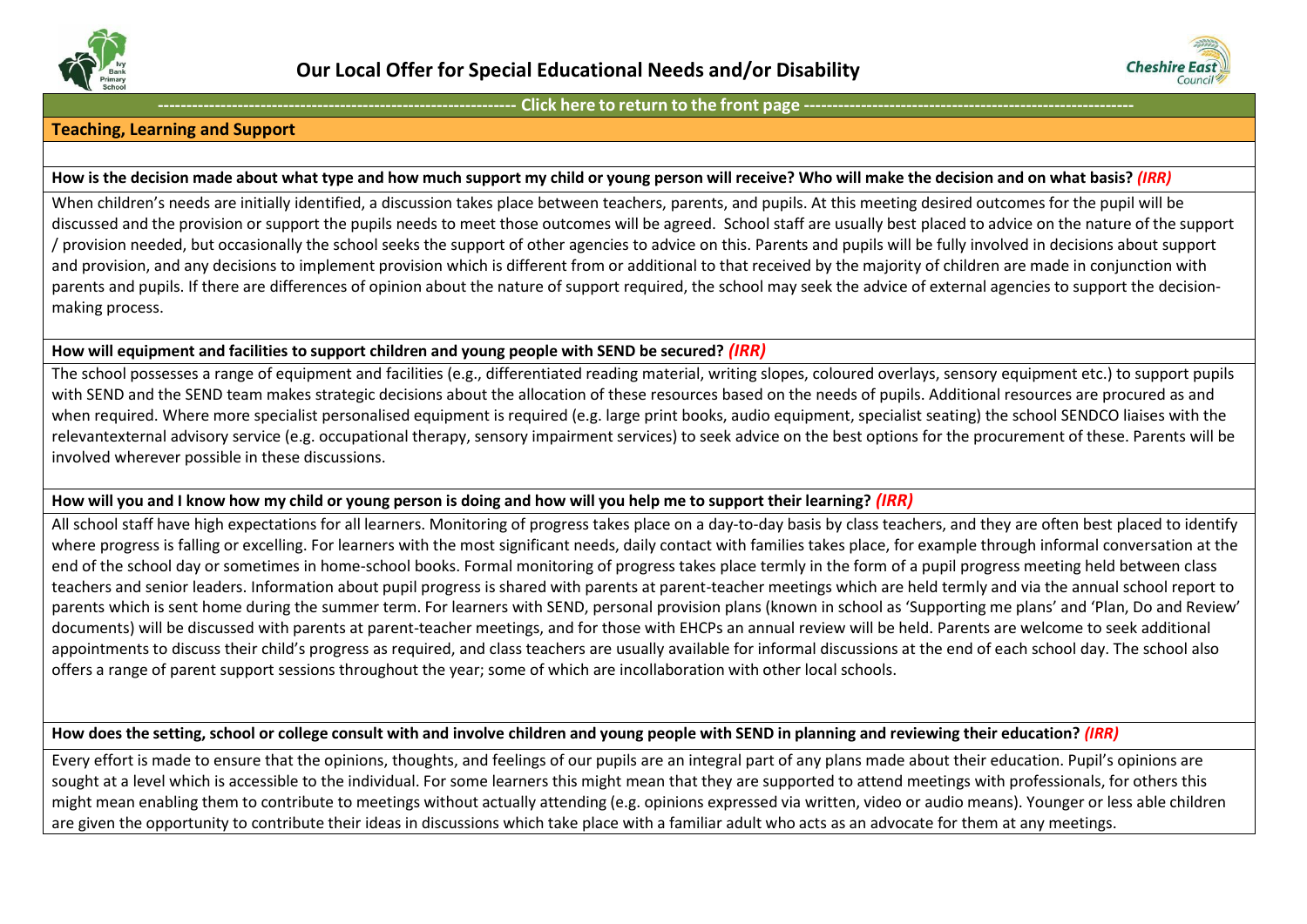



### **Teaching, Learning and Support**

We recognise that there is sometimes a need to protect pupil's self- esteem, and that it may not always be appropriate to highlight to the pupil the range of their difficulties, in these circumstances, pupil involvement is carefully planned with those who know the pupil best, i.e. families and those working closely with them.

#### How does the setting/school/college assess and evaluate the effectiveness and sufficiency of its arrangements and provision for children and young people with SEND? *(IRR)*

The school's SENDCO, along with the head teacher and other members of the leadership team undertake regular monitoring of pupil progress and of the effectiveness of provision, this is reviewed with the SEND governor. The school works closely with a cluster of schools within the Aspire MAT, which enables opportunities for shared monitoring and provides support for senior leaders in undertaking rigorous monitoring. The success of intervention programmes in school is monitored carefully to ensure they provide high quality outcomes and remain good value for money. The individual opinions of pupils and parents regarding the effectiveness of support are sought annually and collated to informdecisions about future provision.

We use a password protected integrated information management system for all electronic data in school which highlights pupils SEND and medical needs to all staff who log into the system. This system is linked to our registration and assessment tools meaning that information about pupil need is visible to staff alongside academic data. All pupils are assessed on an on-going, formative basis using the school's assessment and tracking system. Where this is appropriate, SEND pupils are assessed using this tool. Where needed, children are tracked using small step progression on an individual basis dependent on the child's needs. The school use Cherry Garden framework to track progress of children who require a smaller step progression framework.

## Click here to return to the front page -

## <span id="page-5-0"></span>**Keeping Students Safe and Supporting Their Wellbeing**

**How do you ensure that my child or young person stays safe outside of the classroom?**

Pupil safety is paramount. Information about pupils with SEND is communicated to relevant school staff via 1 page "supporting me" profiles, which outline any areas which could pose a risk to the pupil. Where risks are identified, measures are taken to limit these, for example supervising a child more closely during the transition between class and caregiver at the end of the day. Where necessary alternative arrangements for the most "risky" times of the day are made, for example a smaller, more highly supervised playground is available at lunchtimes. For some pupils, a detailed risk assessment is undertaken which is shared with parents and reviewed regularly by the class teacher and SEND team.

**What pastoral support is available to support my child or young person's overall well-being?**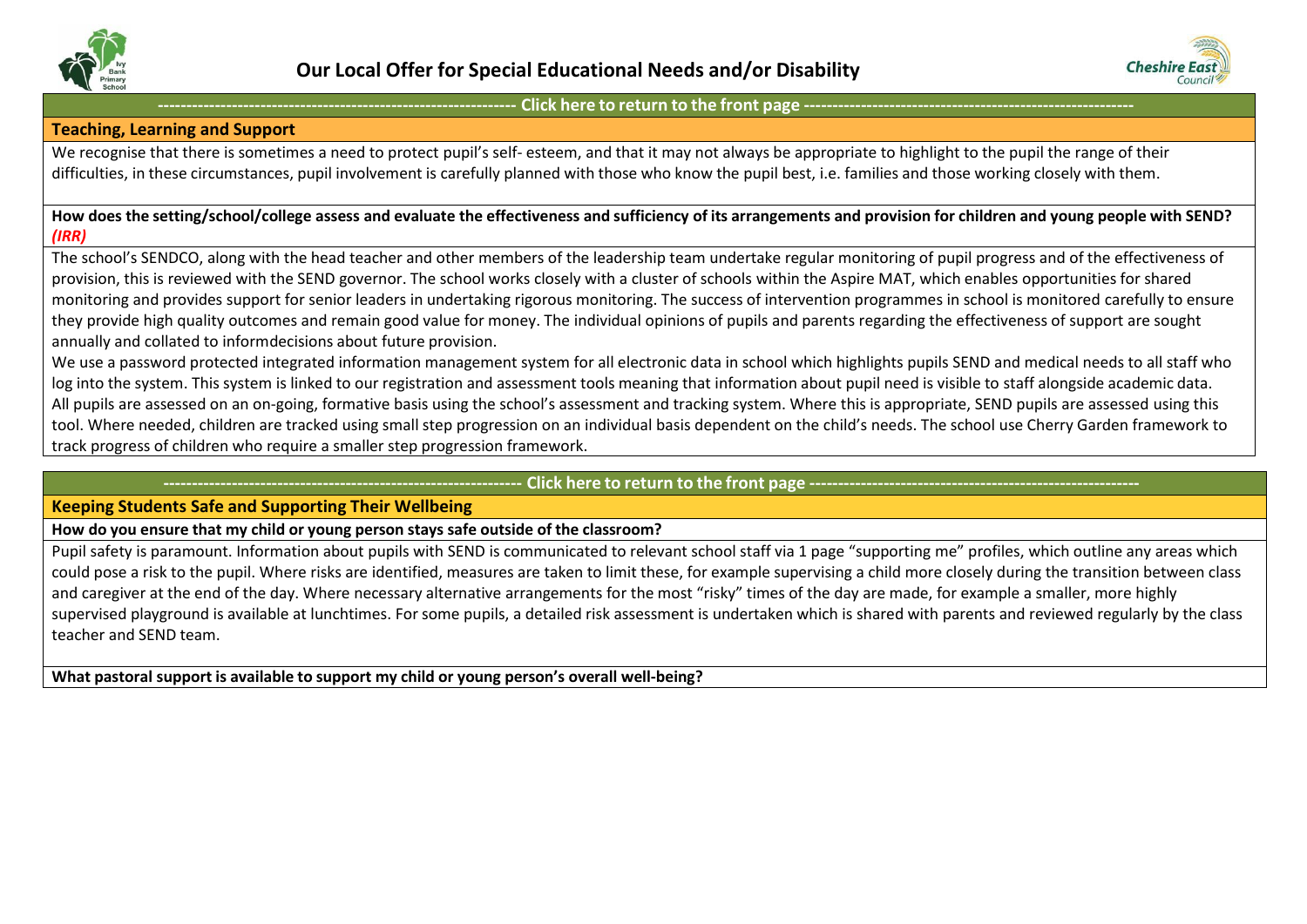

## **PASTORAL**

We recognise that pupils with SEND can experience a range of social and emotional issues. As well as a whole school focus on social and emotional wellbeing through our PHSE teaching we offer a range of interventions, both commercially published and bespoke to address specific issues as they arise. We recognise that for some pupils, social and emotional factors can be complex, and therefore we seek to ensure that the provision we offer in this regard is highly personalised and is generated through discussion with pupils and their families. We also have available a range of assessment tools to support us in tracking and monitoring pupil's self-esteem and confidence e.g. SCERTS and Boxall. Within the Resource Provision the children use Zones of Regulation, this is a systematic, cognitive-behavioral approach used to teach children how to regulate their feelings, energy and sensory needs in order to meet the demands of the situation around them and be successful socially.

## **FRIENDSHIPS**

All children in school are supported to develop relationships with their peers. For those pupils who find this most difficult there are alternative arrangements at play and lunchtime where play skills can be actively taught or modelled by staff within our ASC specific lunch club. We also offer a range of personalised social skills activities during lunchtime where the children can take part in organised sports activities. We also have a school library, where children have the opportunity to be a library monitor.

Click here to return to the front page -

## **Keeping Students Safe and Supporting Their Wellbeing**

#### **PEER / SIBLING SUPPORT**

It is sometimes appropriate for us to offer support to the peer groups / siblings of pupils with SEND. Sometimes this takes place in an open and frank manner, enabling peers to ask questions and learn about the needs of their classmates (e.g. Circle of Friends intervention). At other times this takes a more general form such as working with the class on celebrating diversity. We also hold whole school assemblies which address some of the key areas of need within our school. We also have termly assemblies that cover a wide range of topics linked to SEND, e.g. Autism, ADHD.

#### **BULLYING**

The school holds a clear position on bullying, and all pupils are taught to distinguish bullying from isolated acts of unkindness. There are a range of assemblies and whole school events linked to anti bullying, and class teachers are vigilant in monitoring the children's behaviour for indications of bullying. Where bullying is suspected, personalised support measures are put in place for both victims and perpetrators which take into account the needs of all the pupils involved.

How will the setting, school or college manage my child or young person's medicine or personal care needs?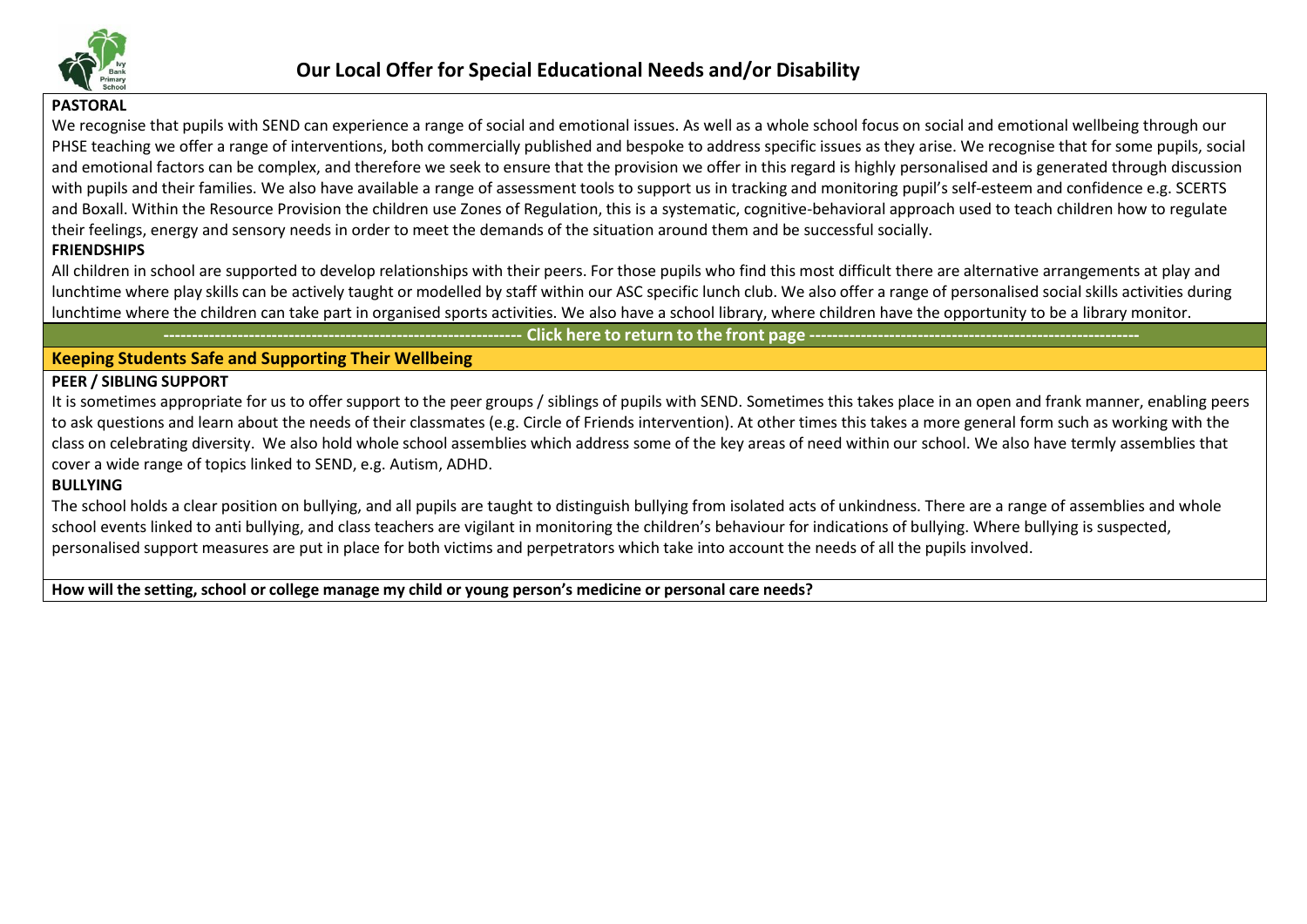



## **ADMINISTRATION OF MEDICATION**

We are aware that some children with SEND also have medical or personal care needs which require attention during the school day, including the administration of medication. Our usual protocol for the administration of medication is that, following signed parental consent, pupils attend the school office where medication is kept in a locked box. Medicine is then usually administered in the presence of 2 members of staff and once administered an online form is completed to acknowledge correct administration. In some cases, pupil's medication may be more appropriately stored and administered in their classroom (e.g., asthma inhalers, epi-pens, epilepsy rescue medication etc.).Every classroom has a locked medicine cabinet, and the location of the medication is detailed on the pupil's 1 page "supporting me" profile.

## **TOILETING**

Staff in school are experienced in supporting pupils to become independent in their toileting, and we would seek in the first instance to support toilet training programmes in place at home. Where toilet training is not appropriate, pupils are encouraged to take as much responsibility as possible for their toileting, for example, pupils usually stand whilst changing nappies, and are encouraged to take as active a role as they can, and pupils who are developing verbal skills are provided with a range of tools to help them communicate toilet needs. For those pupils who wear nappies or continence pads, we request that parents provide us with the appropriate equipment as well as a spare change of clothes in case of accidents. We work closely with families and where appropriate seek the advice of the continence service when meeting pupil's toileting needs. **PRIVACY AND DIGNITY**

For some of our pupils it is most appropriate for medical care to take place in private (e.g. toileting, injections, bodily application of creams, tube feeding etc.), and arrangements for this are made based on the context of the pupil's needs. For other pupils, medical care might take place within the daily routine of the classroom (e.g. administration of Movicol or Ensure drinks given at snack time). Where this occurs close adult supervision is maintained to ensure the safety and dignity of all pupils. For those pupils with toileting needs, every care is taken to ensure the pupil's dignity, particularly in the case of older pupils e.g. offering alternative toilets, or allowing pupils to use the toilet at quieter times of the school day.

## **SHARING OF MEDICAL INFORMATION**

We use a password protected integrated information management system for all electronic data in school which highlights pupils SEND and medical needs to all staff who log into the system. This system is linked to our registration and assessment tools meaning that information about pupil need is viable to staff alongside academic data. Information about the medical and personal care needs of pupils is noted on pupil's one page "supporting me" profile for those pupils with more complex medical needs,

Click here to return to the front page.

**Keeping Students Safe and Supporting Their Wellbeing**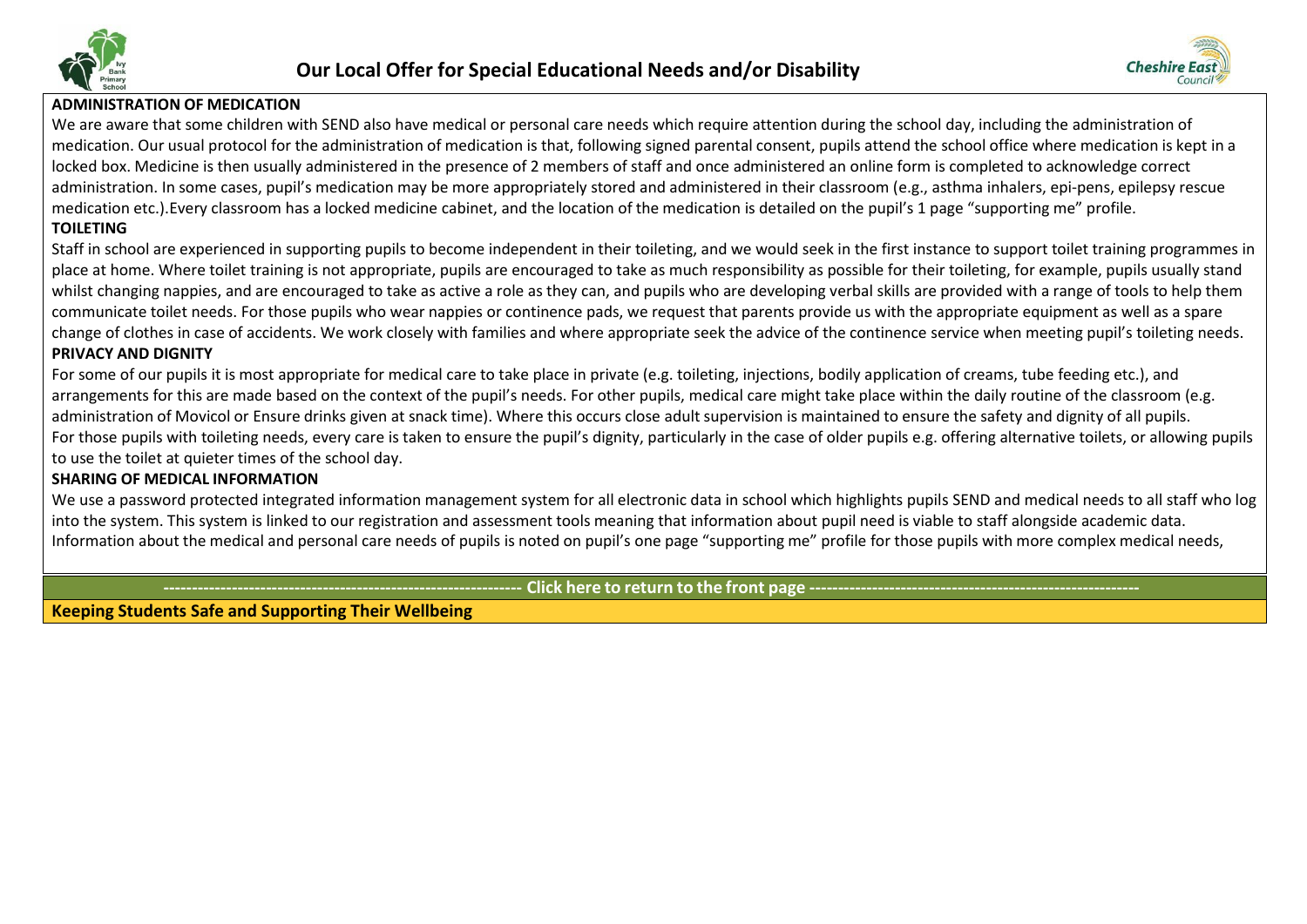



medical supporting me plans are produced in discussion with parents/carers and health professionals. These are stored with any pupil's medication in classrooms, or withthe one page supporting me profile. For those pupils with medical conditions which can present with medical emergencies, a clear and detailed plan is made alongside parents and carers detailing the procedure to be followed in the event of an emergency. This information is shared via the "supporting me" plan or more detailed plans as appropriate. There is a display board detailing all the children with asthma, allergies or other (potentially serious) medical conditions. This board is in the SEND office and is covered for confidentiality purposes, it is accessible to all staff if needed.

## **MEDICAL APPOINTMENTS**

Where pupils need to take extended periods of time off to attend medical appointments, parents are encouraged to discuss how best to support the pupil with any missed work with the class teacher in the first instance. Sometimes it is appropriate to provide additional "catch up work" for completion at home, at other times it is possible to arrange for appointments to coincide with subjects in which the pupil is stronger. Wherever possible the school will work flexibly to support pupils who miss work due to unavoidable medical appointments or through illness.

## **TRAINING**

Staff undertake regular first aid training and are trained annually in the administration of rescue medication such as epi pens and asthma inhalers. Wherenecessary the school seek out relevant training to address the specific needs of pupils.

## What support is available to assist with my child or young person's emotional and social development? (IRR)

Personal Social and Emotional wellbeing is at the heart of our school ethos, and class teachers address this through regular sessions in class. Staff promote an environment in which positive personal relationships can flourish and seek to support children in managing their emotions and relationships on a day-to-day basis. For those requiring further support, we have trained Mental Health First Aiders in school who support identified children with individualised programmes focusing on self-esteem, mindfulness, and resilience. MHFA's have termly supervision meetings. We have a range of interventions to support pupils experiencing difficulties with emotions or relationships, and we use a range of assessment tools to help us monitor this area of pupil development, e.g., Spence Anxiety scale.

## **What support is there for behaviour, avoiding exclusions and increasing attendance?**

## **BEHAVIOUR**

The school has a clear behaviour policy which is implemented consistently. Where pupils are unable to follow this policy or require additional support with behaviour a range of measures are used to support them in adhering to the school rules. For some pupils this involves alternative arrangements at key "trigger points" during the day, for others this may involve a "time out" arrangement enabling pupils to find a designated safe space at times of stress. A key focus of the school in supporting pupil's whose behaviour challenges, is to firstly understand this behaviour. We use an Antecedent, Behaviour, Consequence system of recoding and analysing behavioural incidents, in order to try to find patterns in behaviours. When these are identified we then seek to implement strategies to support pupils in avoiding the repetition of these behaviours. Our focus is on proactively avoiding behaviours, deescalating emotional incidents, and supporting pupils to change their own behaviours. We work flexibly in response to pupil behaviour and aim to find creative strategies to support pupils in managing their behaviour. The school 'Code of conduct' is prominently displayed and is discussed and referred to, frequently. Children in KS1 are rewarded in class with Dojo points, children in KS2 are rewarded with merit points.

## **EXCLUSION**

It is rare that we would consider exclusion for any pupil. A copy of the school's exclusion policy can be found on the school website.

Click here to return to the front page ---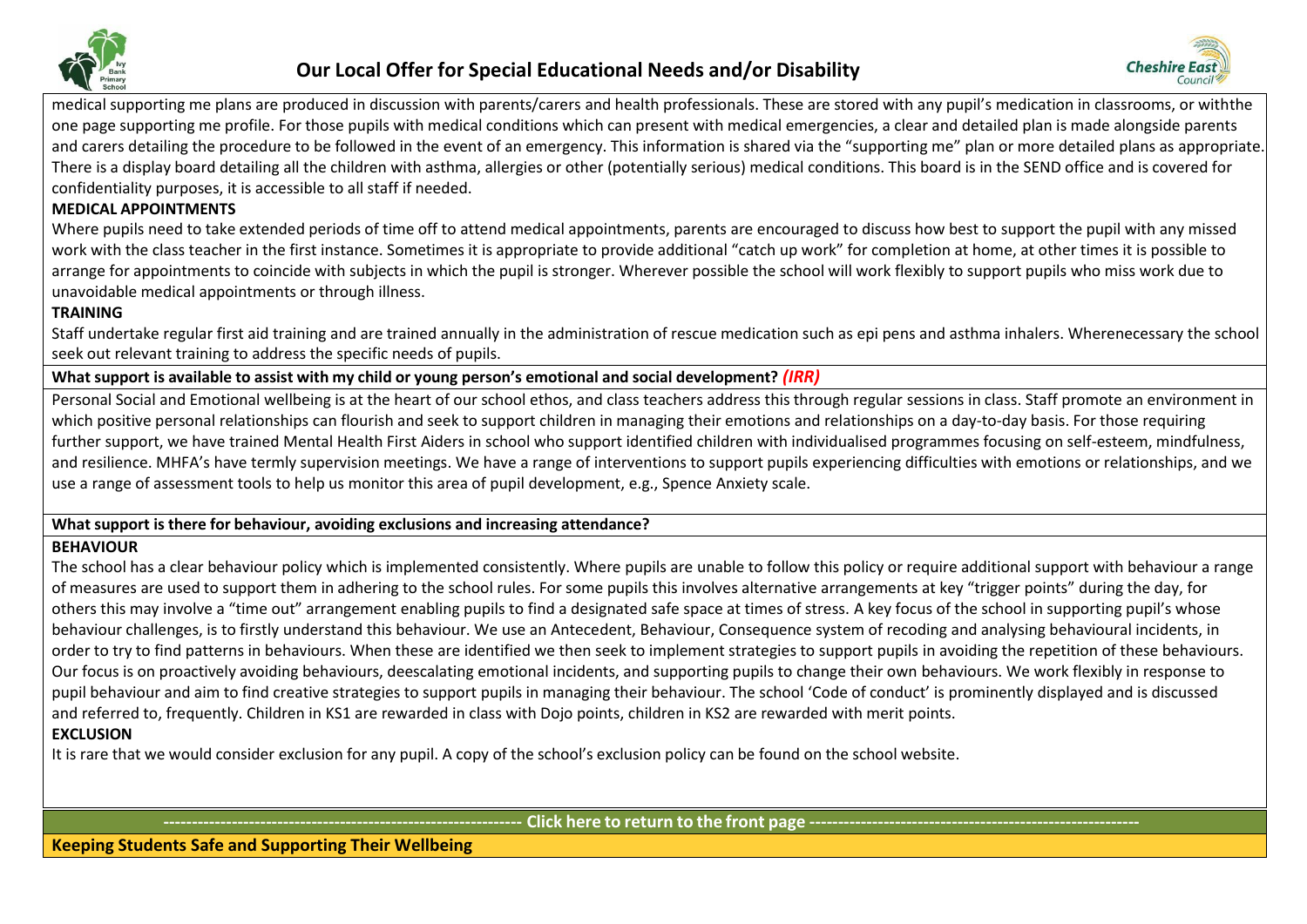



#### **ATTENDANCE**

We take active steps to improve attendance. The SLT team and safeguarding team work closely with families where attendance is of concern to find holistic ways to improve the situation. Targets are set with families and the EWO services are brought in to support attendance improvement when needed.

## - Click here to return to the front page --

## <span id="page-9-0"></span>**Working Together & Roles**

## **What is the role of my child or young person's class teacher?**

The class teacher has the overall responsibility for pupil's learning and their day-to-day wellbeing in school. They are the first port of call for pupils and parents, and act as a hub for information about the pupil unless an alternative key worker has been assigned. Class teachers are expected to plan and deliver appropriate learning opportunities for pupils, and to ensure that any resources in place to support pupil learning are used efficiently (e.g. additional adults, physical prompts, interventions). For those pupils who are members of the resource provision (specified on their EHCP), there may be a nominal mainstream class teacher alongside the Resource Provision teacher. This is to ensure that pupils are given the opportunity to be included in mainstream learning opportunities with a designated class; however, responsibility for the learning of these pupils remains with the Resource Provision teacher unless the pupil is attending the mainstream class on a full-time basis.

## **Who else has a role in my child or young person's education?**

The head teacher oversees the running of the school, ensuring that all elements of a pupil's education are in place.

The school SENDCO has responsibility for coordinating the provision for pupils with SEND. With the SEND Team, she may work individually with pupils, or carry out assessments where required, and will usually host formal meeting such as annual reviews. In addition to the class teacher and SENDCO pupils might come into contact with the following:

- The Resource Provision teacher and team of Teaching Assistants are specialists in supporting pupils with a range of needs and might work individually with pupils or advise other staff (parental consent required for regular planned contact).
- The school nurse (parental consent required for any contact).

There are also a large number of support staff (teaching assistants) working in school. Many of these are highly skilled and experienced. Some of these staff run intervention programmes under the guidance of the teaching staff; others work in classrooms supporting pupils in small groups or on a 1:1 basis. For pupils with the highest levels of need, an additional adult might be assigned to work with the pupil on a 1:1 basis. We also have a member of staff who is ELKLAN trained, she works closely with children who have a SALT care-plan.

External agencies, or specialists may be brought in to work with pupils. Their involvement will always be with the consent of the parent /carer. For those pupils working within the Resource Provision (specified on EHCP) a speech therapist works with the children on a weekly basis or as and when needed.

## Click here to return to the front page --

**Working Together & Roles**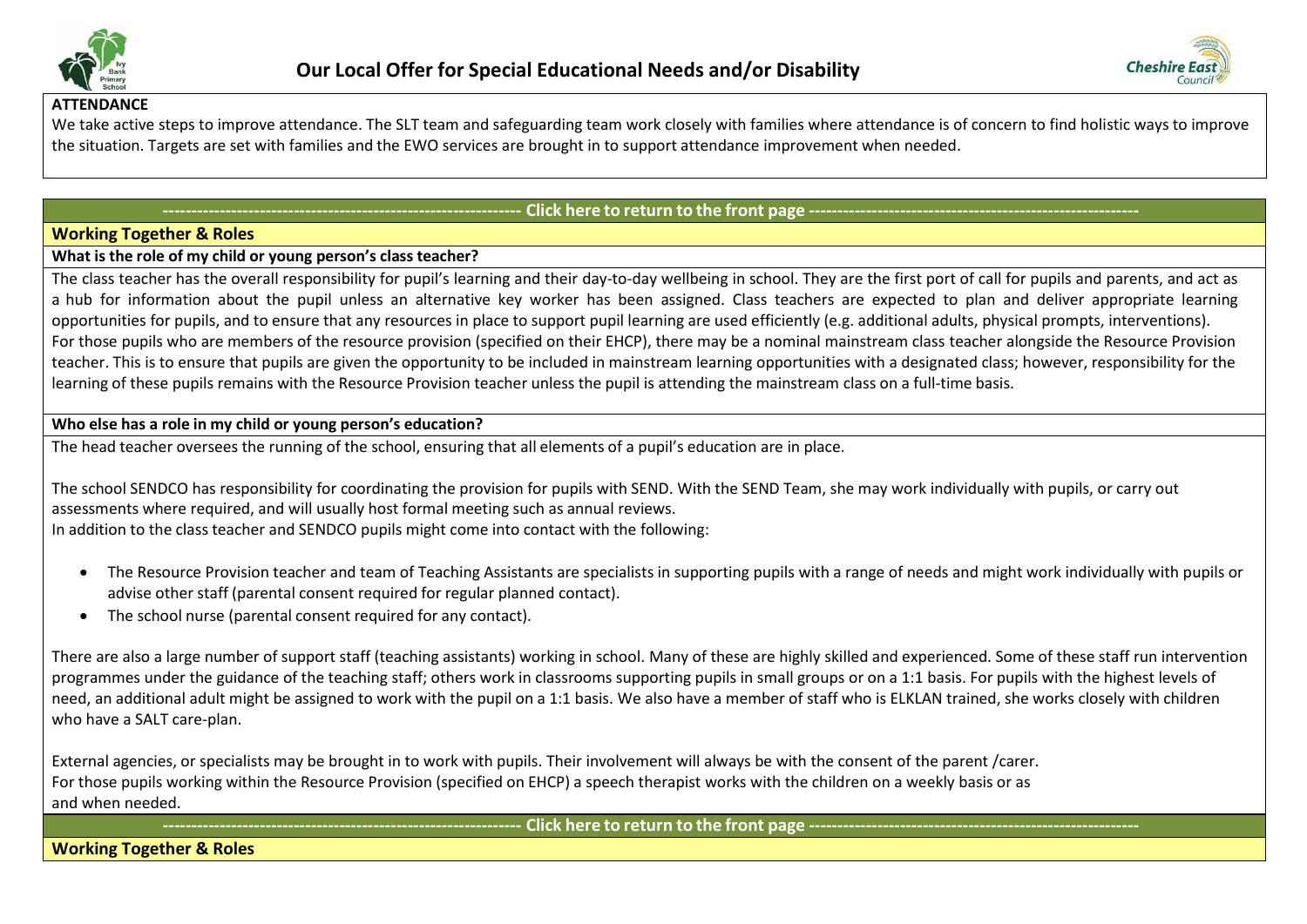



How does the setting, school or college ensure that information about a child's SEND or EHC plan is shared and understood by teachers and all relevant staff who come **into contact with that child?**

We use a password protected integrated information management system for all electronic data in school which highlights pupils SEND and medical needs to all staff who log into the system. This system is linked to our registration and assessment tools meaning that information about pupil need is visible to staff alongside academic data. Information about SEND needs of pupils are noted on pupil's 1 page "supporting me" profile, and this document will signpost staff to the more detailed documents where required.

All class teachers and any key workers involved with the child will be given a copy of EIPs based on EHCPs and there are regular opportunities to discuss the content of these at termly SEN meetings with the SENDCO.

## **What expertise is available in the setting, school or college in relation to SEND?** *(IRR)*

All school staff have a good awareness of SEND through regular staff meetings etc. Regular meetings are held to enable staff to work with the SENDCO to develop theirpractice in relation to the specific needs of the pupils in their classes.

The SENDCO holds the national qualification for SENCOs and is a qualified mental health first aider and is a very experienced teacher of pupils with SEND.

The Resource Provision teacher holds the national qualification for SENCOs and has specialist teacher status and is an experienced senior leader. The wider Resource Provision team have a range of specialist knowledge and skills further details of which can be found on the school website.

The assistant SENDCO assists in leading and managing the provision of special educational needs learning support at Ivy Bank and has a wealth of experience of supporting pupils with a range of Special Educational Needs and Disabilities.

We are also a strategic partner in the Aspirer teaching school, and lead on providing professional development opportunities for staff from other schools with relation to SEND, behaviour and Reading

Which other services do you access to provide for and support pupils and students with SEND (including health, therapy and social care services)? (IRR)

The school works with a wide range of services. We have close links with health professionals, for example, CAMHS, SALT and OT. We work closely with social care teams, as well as with voluntary organisations such as Parent Partnership and SPACE for Autism. Some of our pupils access SALT, OT, and Brain Training on site. We regularly organise multi-agency meetings to discuss pupil's needs, (e.g., EHA) and aim to ensure good communication with these groups in order to meet the need of pupils and their families.

Children who attend the Resource Provision have access to weekly Forest school sessions. We also take children horse riding with RDA.

## **Who would be my first point of contact if I want to discuss something?**

Your first point of contact should be your child's class teacher. The school SENDCO is also always available to support you in matters relating to SEND. Contact details can be found on the school website

- Click here to return to the front page ------

**Working Together & Roles**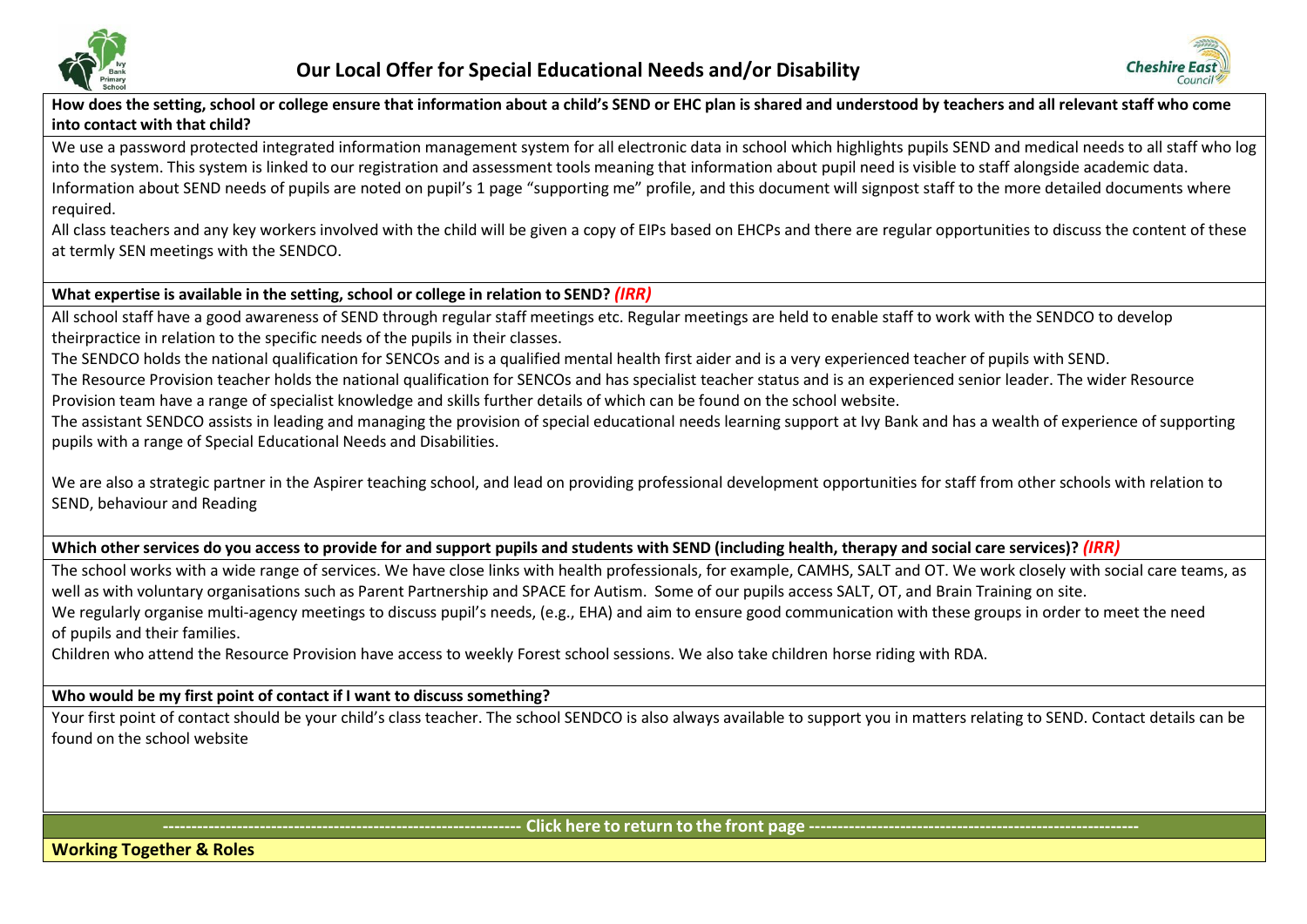



**Who is the SEN Coordinator and how can I contact them?** *(IRR)*

The school SENDCO is Mrs Katie Barber - **[sendco@ivybank.cheshire.sch.uk](mailto:sendco@ivybank.cheshire.sch.uk)** The Resource Provision lead teacher is Mrs Eleanor Warrington: **[ewarrington@ivybank.cheshire.sch.uk](mailto:ewarrington@ivybank.cheshire.sch.uk)** The Assistant SENDCO is Mrs Jane Oliver **[joliver@ivybank.cheshire.sch.uk](mailto:joliver@ivybank.cheshire.sch.uk)**

## **What roles do have your governors have? And what does the SEN governor do?**

The school governors have responsibility for ensuring the quality of provision across the school. There is a designated governor for SEND, and regular meetings between the SEND governor and SENDCO take place to ensure that all pupils including those who are looked after make progress. Our SEND governor is Mr. Michael Shaw his contact details can be found on the school website.

## How will my child or young person be supported to have a voice in the setting, school or college? (IRR)

Every effort is made to ensure that the opinions, thoughts, and feelings of our pupils are an integral part of any plans made about their education. Pupil's opinions are sought at a level which is accessible to the individual. For some learners this might mean that they are supported to express their views in alternative formats e.g., opinions expressed via written, video or audio means. Younger or less able children are given the opportunity to contribute their ideas in discussions which take place with a familiar adult who acts as an advocate for them. There is a school council, made up of pupils who meet regularly and to share the views of their peers. Pupils with SEN are represented within this group.

## What opportunities are there for parents to become involved in the setting/school/college and/or to become governors?

Parents are encouraged to take an active role in the setting. Many parents volunteer in school e.g. hearing readers, accompanying trips etc. There are opportunities to join the "Friends of Ivy Bank" who organise events and fundraise on behalf of the school. Parent governors sit on the governing body and when their term of office expires, details of how to stand are advertised in the school newsletter.

## **What help and support is available for the family through the setting, school or college?** *(IRR)*

We recognise that there can be a huge amount of paperwork as a parent of a child with SEND. The SEN team in school, provides support to parents as required. This might be completing forms with parents or signposting them to agencies who can help further, e.g. CEIAS. Information about parent support groups is shared with parents in a number of ways throughout the school year: the school newsletter, website and via a termly parent partnership magazine. Many of our pupils who have SEND travel to school by taxi. We liaise with parents, taxi drivers / escorts and the transport coordinator team on a regular basis.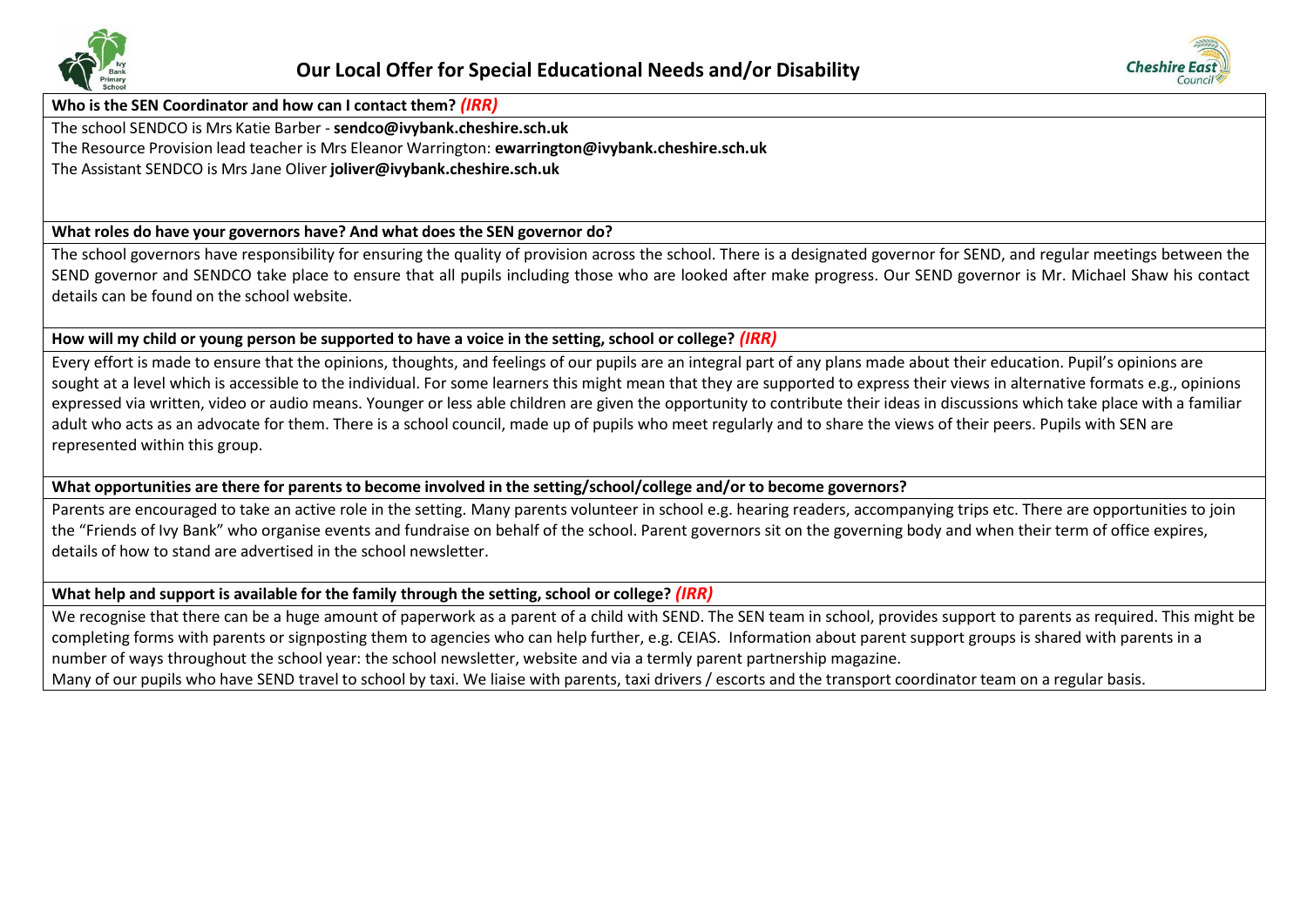



#### <span id="page-12-0"></span>**Inclusion & Accessibility**

#### **How will my child or young person be included in activities outside the classroom, including trips?** *(IRR)*

As an inclusive school setting, we seek to ensure that all pupils regardless of need are able to attend enrichment opportunities such as after school clubs, school trips etc. Therefore, we work creatively and flexibly to make relevant adaptations to enable pupils with SEND to attend. For example, this might mean offering support to pupils attending after school clubs, booking accessible accommodation for residential trips etc. We have a range of out of school clubs and activities which change from time to time (details available on the website), all of which are available to every pupil regardless of need. For those pupils whose very high levels of need mean that the standard out of school activities on offer are inappropriate we seek to liaise with families about suitable alternatives (for example a day trip in place of an overnight residential).

**How accessible is the setting/school/college environment?**

Is the building fully wheelchair accessible?  $\square$ 

Details (if required) year 6 are situated in upstairs classrooms. A chair lift is available. Some year groups are situated in outdoor mobile classrooms.

#### Are disabled changing and toilet facilities available?  $\blacksquare$

| Details (if required)                                                          |                                                                                                                         |  |  |  |
|--------------------------------------------------------------------------------|-------------------------------------------------------------------------------------------------------------------------|--|--|--|
|                                                                                | Do you have parking areas for pick up and drop offs? $\square$                                                          |  |  |  |
| Details (if required)                                                          | Parking is very limited. Drop offs usually occur in a nearby commercial car park which is a short walk from the school. |  |  |  |
| Do you have disabled parking spaces for students (post-16 settings)? $\square$ |                                                                                                                         |  |  |  |
| Details (if required)                                                          | n/a                                                                                                                     |  |  |  |

The school makes every effort to provide reasonable adjustments to ensure that its facilities are accessible. Our accessibility policy can be found on the school website. Pupils with SEND are supported to access the facilities available to their peers, for example by providing large print text for those with visual impairments, providing additional adult support for sports sessions etc. Where required the school seeks to make reasonable adjustments to the auditory and visual environment for those learners with sensory impairments. Our resource provision is a low stimulus teaching environment in order to support learners with sensory integration differences linked to Autism. We aim to personalise communication to suit families. For those who find it difficult to access written documents we communicate in person, by phone or text. An easy access version of this document can be found on the school website. Where pupils and their families require communication through languages other than English (including BSL) we seek to provide translation for key meetings / communications and would discuss with those families their preferred means of communication.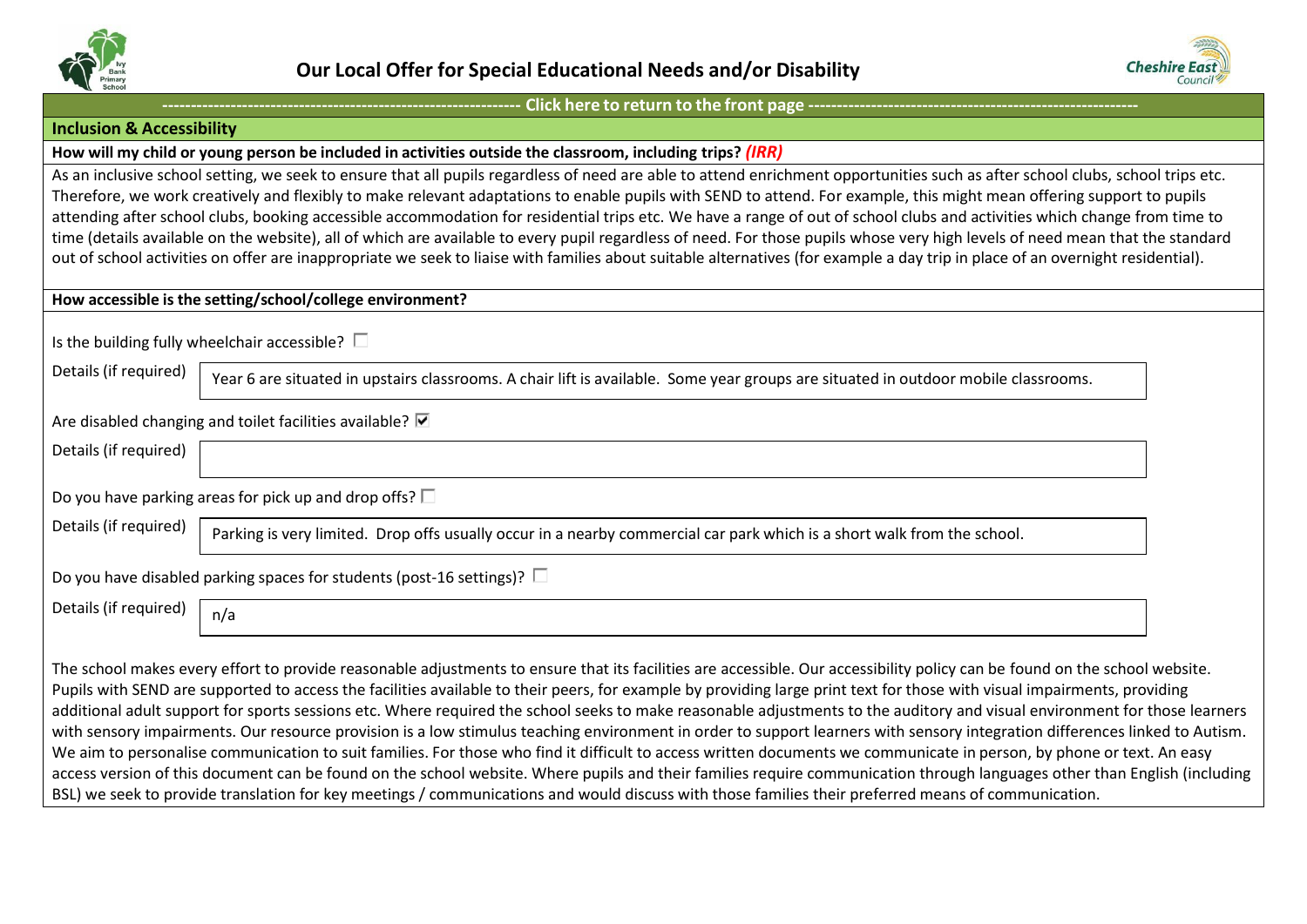



#### **Inclusion & Accessibility**

Several of our higher need's pupils use a total communication approach (signs, symbols and speech). In order to support these pupils, all pupils in school are familiar with some basic signs from the Signalong system (e.g. this is used in whole school assemblies), and all classrooms in school make use of symbols from the WIDGET symbols bank. We are familiar with other augmentative communication tools such as PECS, Makaton, and with text to speech technology such as Prologue 2Go.

## Click here to return to the front page

## <span id="page-13-0"></span>**Transition**

**Who should I contact about my child/young person joining your setting, school or college?** *(IRR)*

For information about entry please email the main school office (**[admin@ivybank.cheshire.sch.uk](mailto:admin@ivybank.cheshire.sch.uk)**) who will discuss the entry process with you.

#### **How can parents arrange a visit to your setting, school or college? What is involved?**

We offer a range of transition visits for new reception pupils; however, we encourage the families of pupils with SEND to arrange a separate visit with the school SENDCO so that information which specifically relates to your child's requirements can be shared. This can be arranged by emailing the SENDCO [\(sendco@ivybank.cheshire.sch.uk](mailto:sendco@ivybank.cheshire.sch.uk) )

How will you prepare and support my child or young person to join your setting, school, or college and how will you support them to move on to the next stage, or move **on to adult life? (as applicable for setting)** *(IRR)*

#### **ENTRY**

Prior to entry to our school, it is usual for families of pupils with SEND to visit for an informal tour of the school with the school SENDCO OR Resource Provision lead teacher. For pupils who will be able to access mainstream learning opportunities, information from this meeting is then shared with the prospective class teacher. For those pupils with a higher level of need if it is agreedat this point that the school is able to meet the pupil's needs, a multi-agency Action for Inclusion meeting is held. This meeting is an opportunity for families and professionals to share information about the pupil and for actions to be set to ensure the pupil is appropriately included. Following this meeting, the school considers the provision necessary and if appropriate takes steps to acquire any resources needed to implement the provision. The action plan is then reviewed either prior to entry or shortly after. Prior to entry to school a range of transition measures are in place. This is personalised to meet the needs of the pupil but may include visits to the setting, visits by school staff to the pupil's home or current setting, a transition pack containing photos etc.

## **TRANISTION TO NEW SETTINGS**

Wherever possible we prepare pupils for transition to new settings in a manner most appropriate to the individual. For some pupils this takes the form of additional visits to the new setting, for others this might be working through materials which address key aspects of the new setting. Some of our pupils benefit from lengthy transition work whereas others find an extended transition stressful and require a shorter introduction. We work closely with families at this time to ensure consistency of information. We have good links with our local high schools and work closely with the staff from those settings. We also have close links with many of the local specialist settings and can advise parents and families when making decision about secondary provision.